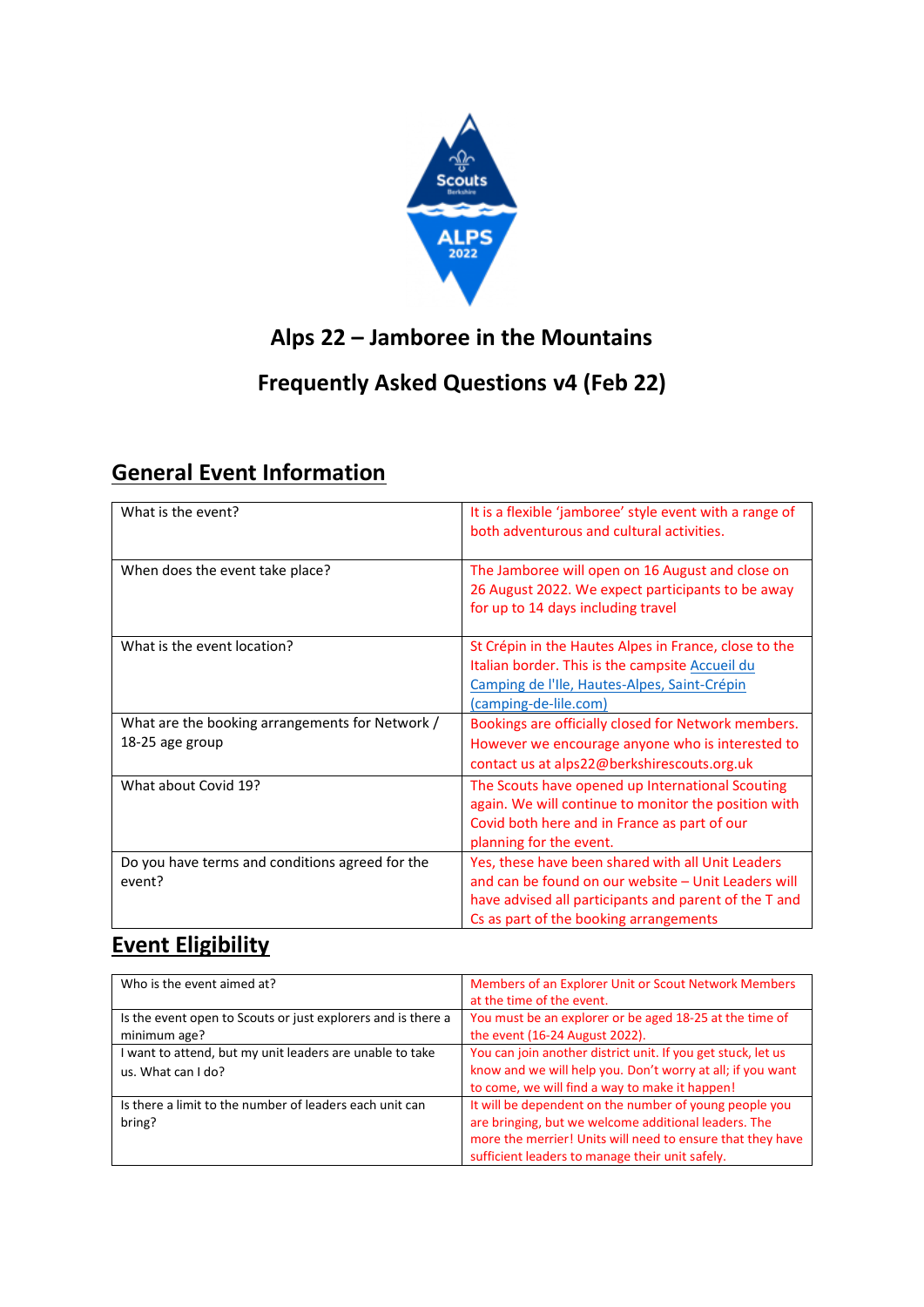| As a network aged Scout Leader without being a member<br>a network group, which 'unit' am I part of? | We hope to have at least one County network unit. We<br>want Scout Network members to be able to attend as<br>participants themselves. But you can come as Delivery<br>Team instead if you want to. |
|------------------------------------------------------------------------------------------------------|-----------------------------------------------------------------------------------------------------------------------------------------------------------------------------------------------------|
| I don't know who my District Contact is?                                                             | No problem! Just email us at<br>alps22@berkshirescouts.org.uk and we'll let you know.                                                                                                               |

### **The Programme**

| What are the adventurous activities?                                                                           | The programme is currently being developed which<br>could include white water rafting, white water<br>kayaking, canyoning, climbing and bouldering,                                                                         |
|----------------------------------------------------------------------------------------------------------------|-----------------------------------------------------------------------------------------------------------------------------------------------------------------------------------------------------------------------------|
|                                                                                                                | mountaineering.                                                                                                                                                                                                             |
| What are the cultural activities?                                                                              | The programme is currently being developed which<br>could include local cultural trips, city visits, on site<br>activities and evening entertainment.                                                                       |
| Where will the adventurous activities take place?                                                              | Around Les Écrins and Queyras National Parks and<br>on the River Durrance                                                                                                                                                   |
| Will I have the opportunity to do elements of my<br>Scouting top awards?                                       | Yes. There will be opportunities to complete your<br>expedition, as well as other elements of the awards.<br>Contact us for more information.                                                                               |
| Can we choose which activities we do or will we be<br>guided?                                                  | The plan is for everyone to have the opportunity to<br>take part in all the activities if they want to.                                                                                                                     |
| Are formal qualifications required to run activities?                                                          | Scout permits will be needed for all those wishing to<br>lead the adventurous activities. If you do not<br>currently have a permit, but would like to get one<br>please contact us.                                         |
| Will we have to do all the adventurous activities or<br>can we do more of the cultural ones?                   | The aim of the event is to challenge you to do<br>something out of your comfort zone and try all the<br>activities. However, we will be open to a discussion<br>if there is something that you really do not want to<br>do. |
| Will all the activity leaders be from Berkshire<br>Scouting or will you be using some commercial<br>providers? | Where possible we will use our own instructors, but<br>we will also have to use local providers for some<br>activities.                                                                                                     |
| Will we be able to arrange overnight hikes, staying<br>in mountain refuges?                                    | Possibly. Please discuss with the Programme Team<br>who will be able to advise. This activity would come<br>at an extra cost though.                                                                                        |
| Can this event be used for the Queen's Scout Award<br>/ Gold Duke of Edinburgh Award?                          | Absolutely! It could count towards the residential<br>element of the Gold DofE as well as the additional<br>elements of the QSA. Talk to us for more details                                                                |
| Can this event count towards the Platinum or<br>Diamond Award?                                                 | Yes, we are looking at elements of this award<br>counting towards the top awards.                                                                                                                                           |
| How much free time will participants have?                                                                     | We will ensure there is enough free time built into<br>the programme so that you can soak up jamboree<br>life!                                                                                                              |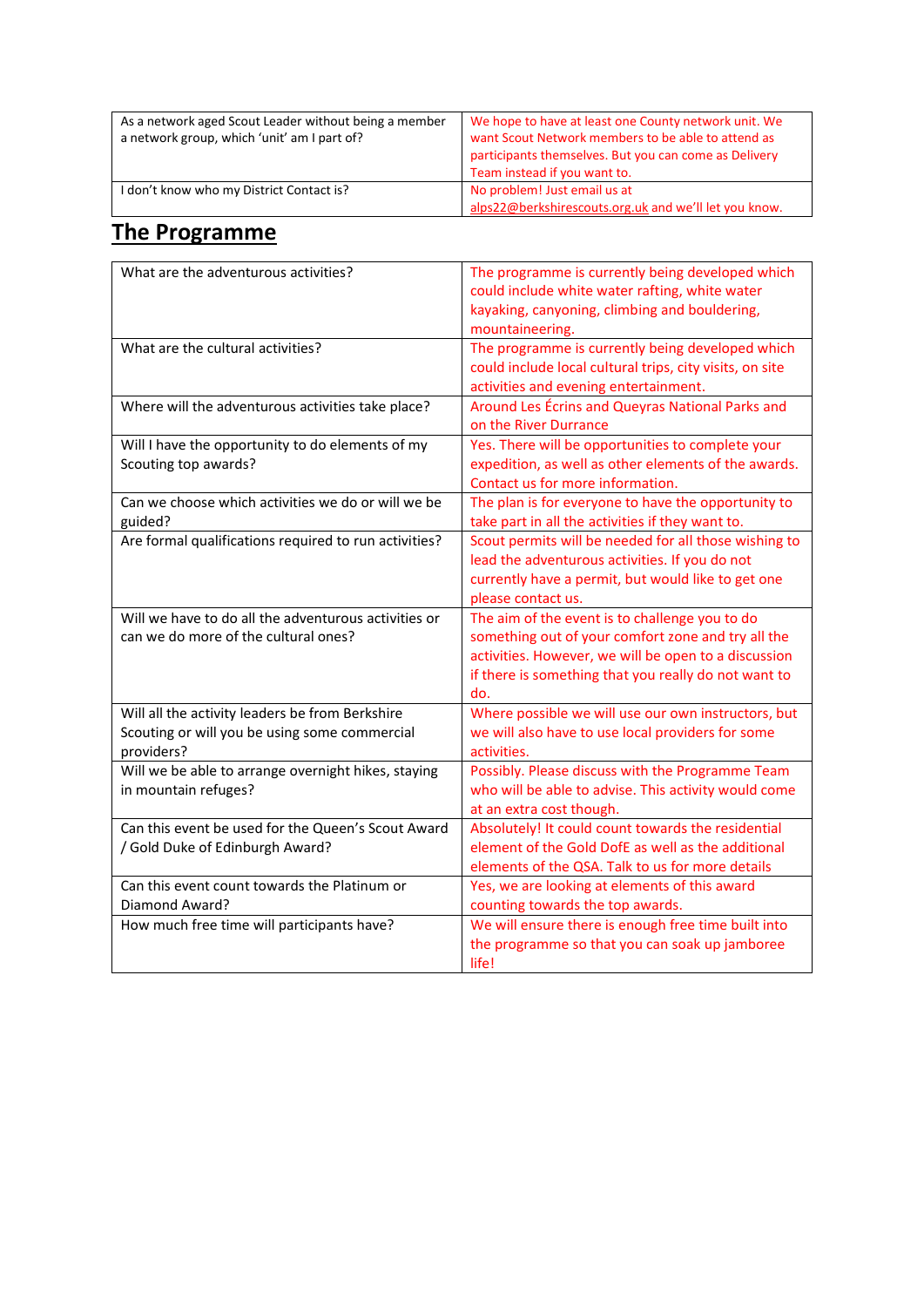| What training, if any, do we need to do before the<br>event?            | Most of the activities we are providing won't need<br>any previous experience or expertise; if you are<br>reasonably fit and are prepared to try something<br>new and challenging, the instructors will ensure you<br>know what to do and have a great time.<br>However, there are a few activities where some<br>skills and experience before you go are essential for<br>your safety or will enable you to participate in more<br>advanced activities.                                                                                                                                                                                          |
|-------------------------------------------------------------------------|---------------------------------------------------------------------------------------------------------------------------------------------------------------------------------------------------------------------------------------------------------------------------------------------------------------------------------------------------------------------------------------------------------------------------------------------------------------------------------------------------------------------------------------------------------------------------------------------------------------------------------------------------|
|                                                                         | White water kayaking - While there will be<br>kayaking at different levels, if you want to take<br>up the challenge of navigating safely down<br>rapids at Alps 22, i.e. white water kayaking, it is<br>essential you are already at least a competent<br>paddler on slow moving flat water and can<br>rescue yourself if you come out of your boat.<br>Accordingly, we will ask you about your<br>paddling experience and qualifications and<br>arrange training. Please note that white water<br>rafting is very different and does not require<br>previous experience.                                                                         |
|                                                                         | Mountain walking - We will also be offering<br>mountain walking at different levels to suit the<br>ability of those taking part. However, we will<br>not be able to take you on the more challenging<br>trips unless we are confident that you are<br>capable of enjoying them. Therefore, we will<br>ask you about your hill walking experience<br>including D of E expeditions in the New Year. If<br>you need more experience, probably the best<br>way forward is to arrange your own hill walking<br>with your Explorer Unit or Scout Network.<br>However, we will organise some hill walking on<br>local hill for those who cannot do that. |
| How much will the training cost?<br>Do you have dates for the training? | Costs of training are included in the participant fee<br>Dates will be advised in due course                                                                                                                                                                                                                                                                                                                                                                                                                                                                                                                                                      |
|                                                                         |                                                                                                                                                                                                                                                                                                                                                                                                                                                                                                                                                                                                                                                   |

# **Travel and Logistics**

| How will we get there?                           | Units will be arranging their own travel so talk to  |
|--------------------------------------------------|------------------------------------------------------|
|                                                  |                                                      |
|                                                  | your local unit leader about your local arrangements |
| How will Units get from stations/airports to the | The Event Delivery Team will be organising local     |
|                                                  |                                                      |
| camp site?                                       | transfers from St Crepin to the campsite, but units  |
|                                                  |                                                      |
|                                                  | will need to get themselves to that point.           |
| How will participants get around once at the     | The Event Delivery Team will be arranging all        |
|                                                  |                                                      |
| location?                                        | transport to and from activities.                    |
|                                                  |                                                      |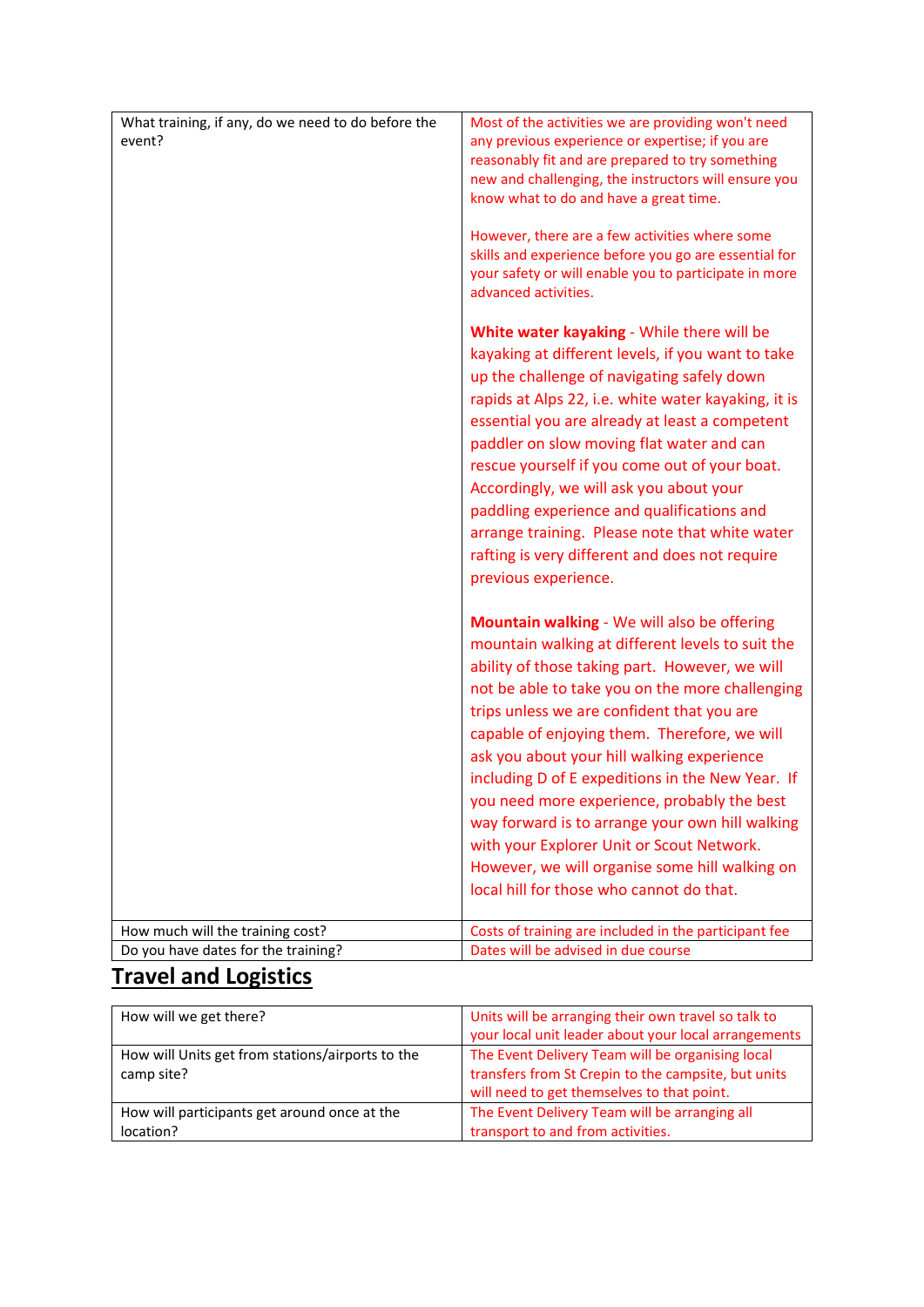| How will we get our camping equipment there?                                   | Large Unit kit such as tents etc can be shipped as<br>part of the main jamboree equipment and be on site<br>for your arrival.                                                                    |
|--------------------------------------------------------------------------------|--------------------------------------------------------------------------------------------------------------------------------------------------------------------------------------------------|
| Can we start booking our District/Unit<br>transport/travel activities now?     | By all means start looking and gathering ideas, but<br>please do not book anything until advised by the<br>Event Delivery Team as we need to make sure<br>insurance is in place before you book. |
| What are the sleeping arrangements – tents or<br>buildings.                    | We will be sleeping in tents.                                                                                                                                                                    |
| Will all units need to arrive at the Jamboree on the<br>same day?              | The Jamboree will start on 16 August, but we can be<br>flexible with arrival dates and times before that.                                                                                        |
| Can you provide advice and guidance on travel to<br>the event?                 | Units will be supported by their Districts and our<br>central unit support team. We will provide guidance,<br>but it will be up to the Units to make the<br>arrangements.                        |
| Is it central catering or are Units cooking for<br>themselves?                 | We are providing central catering as we want<br>participants and leaders to be spending as much<br>time as possible on the activities.                                                           |
| Is the campsite a public or private one? Will there be<br>other people onsite? | It is a public one, but we will have our own<br>designated area.                                                                                                                                 |

# **Event Delivery Team**

| If I am part of the Event Delivery Team and my        | This may be possible and we will be planning breaks |
|-------------------------------------------------------|-----------------------------------------------------|
| family decide to stay locally, can I have time off to | for all team members. Please discuss your specific  |
| spend with them?                                      | needs with us.                                      |

#### **Event Cost**

| How much will the event cost?                                     | Participants - £1150 plus travel to/from the event.<br>Unit Leaders - circa £250 plus travel to/from the<br>event (Districts will be encouraged to help with<br>financial support).<br>Event Delivery Team - circa £250 (inclusive of travel<br>if you travel with the Event Delivery Team). |
|-------------------------------------------------------------------|----------------------------------------------------------------------------------------------------------------------------------------------------------------------------------------------------------------------------------------------------------------------------------------------|
| Do I need to pay the fee in one go?                               | No, you will have paid a deposit of £150 on booking<br>and the balance will be payable in 3 instalments<br>November £200<br><b>Feb £400</b><br>June £400                                                                                                                                     |
| What does the event fee cover?                                    | The fee covers camp fees, catering, all on-site and<br>off-site activities, transport of unit kit, insurance,<br>local transfers and all the fun you can handle! The<br>fee does not cover travel to and from the event.                                                                     |
| Are there any grants available?                                   | Grants are available for the Event Delivery Team and<br>Unit Leaders from the Roger King Fund                                                                                                                                                                                                |
| Can we fundraise for this event?                                  | This is actively encouraged and should help<br>participants to meet most of the cost of the event.                                                                                                                                                                                           |
| If the event is cancelled because of Covid, do I get a<br>refund? | No, please refer to our Terms and Conditions                                                                                                                                                                                                                                                 |

## **Travel Insurance**

| I'm bringing my unit - Do I need to arrange travel | No - We will be arranging travel insurance for |
|----------------------------------------------------|------------------------------------------------|
| insurance for them?                                | everyone centrally.                            |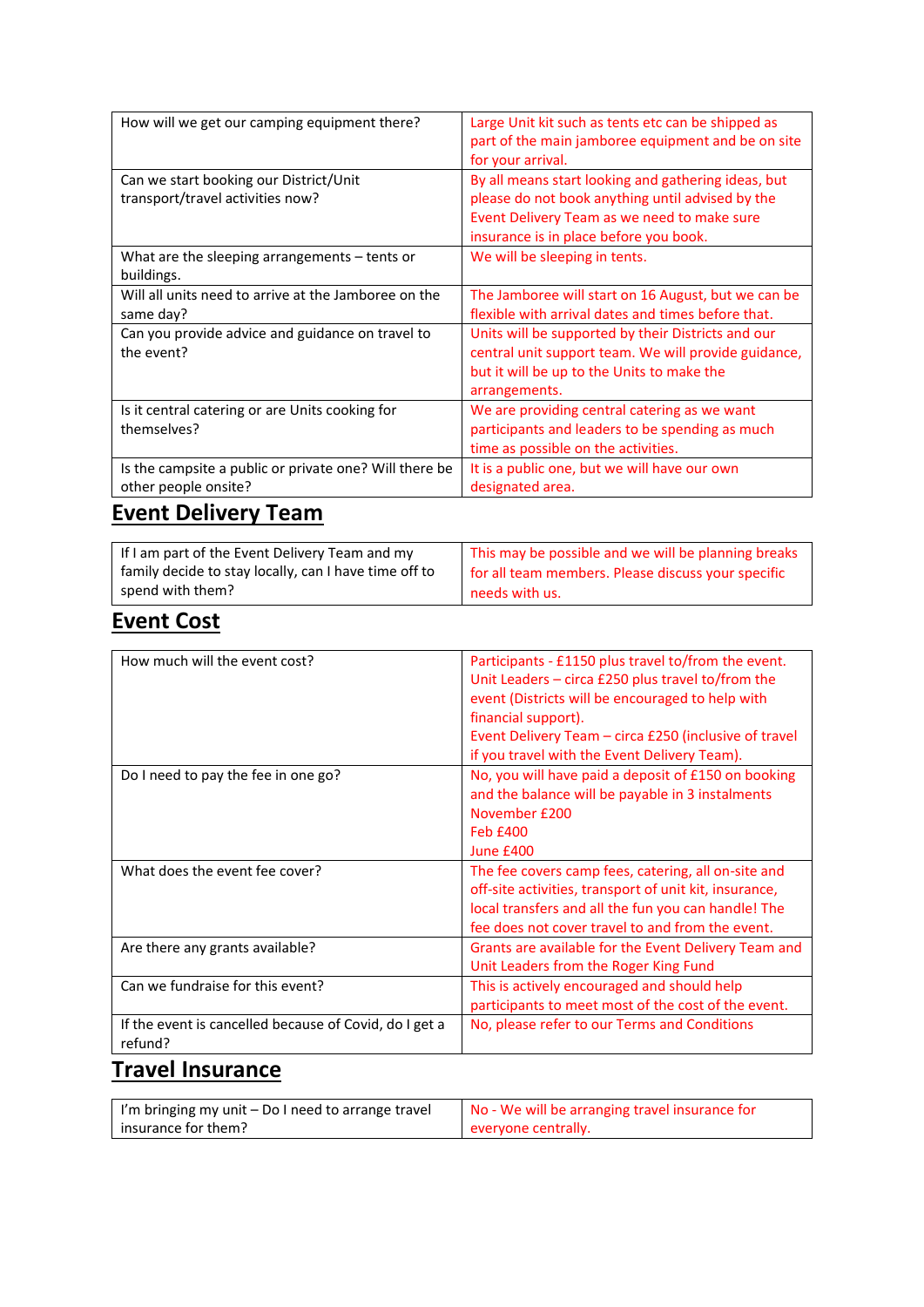| My unit is planning to take several days to travel<br>out, stopping in the way - Do I need to arrange our<br>own travel insurance for the journey? | No - Our policy can be for up to 6 weeks without any<br>increase in premium and we will arrange for it to<br>commence about 2 weeks before the Event Delivery<br>Team leaves the UK. However, you will need tell us<br>your plans well in advance so we can ensure you are<br>covered.                                                                                                                                                                                                                                                                                                 |
|----------------------------------------------------------------------------------------------------------------------------------------------------|----------------------------------------------------------------------------------------------------------------------------------------------------------------------------------------------------------------------------------------------------------------------------------------------------------------------------------------------------------------------------------------------------------------------------------------------------------------------------------------------------------------------------------------------------------------------------------------|
| Some of our unit have their own travel insurance -<br>Can they have a reduction?                                                                   | No! We will be arranging travel insurance for<br>everyone irrespective of any other insurance they<br>have. Few travel policies will cover all the activities<br>we do and it is difficult for us to deal with lots of<br>different insurers.                                                                                                                                                                                                                                                                                                                                          |
| Does your policy cover everything?                                                                                                                 | No! While it will be comprehensive and include<br>disruption & delay, personal belongings etc. as well<br>as extensive medical cover, there are exclusions and<br>limits. We will publish the policy document in due<br>course so you can check whether it meets all your<br>needs. In particular, the single item limit for<br>personal belongings will be only £250, so if you<br>really have to bring an expensive camera, phone or<br>tablet, you may want to consider taking out extra<br>insurance if your family's house contents insurance<br>doesn't cover it away from home. |
| I'm coming as part of the Event Delivery Team - Do I<br>need to arrange travel insurance?                                                          | No! We will be arranging travel insurance for you.                                                                                                                                                                                                                                                                                                                                                                                                                                                                                                                                     |
| Does your policy cover us against Covid-19?                                                                                                        | Partly. You will be covered for medical treatment If<br>you catch Covid-19 while on the trip as well as if you<br>have no choice but to cancel because you are<br>positively diagnosed with Covid-19 and either you<br>are compelled to quarantine/self-isolate or a<br>qualified medical practitioner advises against going<br>because of continuing symptoms from Covid-19.<br>We continue to seek further improvements.                                                                                                                                                             |
| Will the travel insurance cover<br>cancellation/curtailment due to TSA/UK Govt/Other<br>Govt restrictions?                                         | Unfortunately, our insurance policy will not cover<br>any losses if the event has to be cancelled/curtailed<br>because of Covid related issues. This is clearly<br>covered in the event Terms and Conditions that<br>have been shared with all Unit Leaders and<br>participants. The Tems and Conditions can be found<br>on our webpage Alps22 - Berkshire Scouts                                                                                                                                                                                                                      |

# **Health and Welfare**

| How will the young people be kept safe? | The event will be run in accordance with The Scout<br>Assn's Policy, Organisation & Rules (POR). All<br>activities will be carried out by instructors with the<br>relevant permits. Unit Leaders will be responsible<br>for their own young people outside of the organised<br>programme. We will also have a welfare and first aid<br>team onsite. All adults on the event will have<br>current DBS checks and will be up to date with<br>mandatory training required for their scouting roles. |
|-----------------------------------------|--------------------------------------------------------------------------------------------------------------------------------------------------------------------------------------------------------------------------------------------------------------------------------------------------------------------------------------------------------------------------------------------------------------------------------------------------------------------------------------------------|
| What Covid Vaccinations will I need     | Yes. All adults will need to have had their booster<br>jab. We will update details on the requirements for                                                                                                                                                                                                                                                                                                                                                                                       |